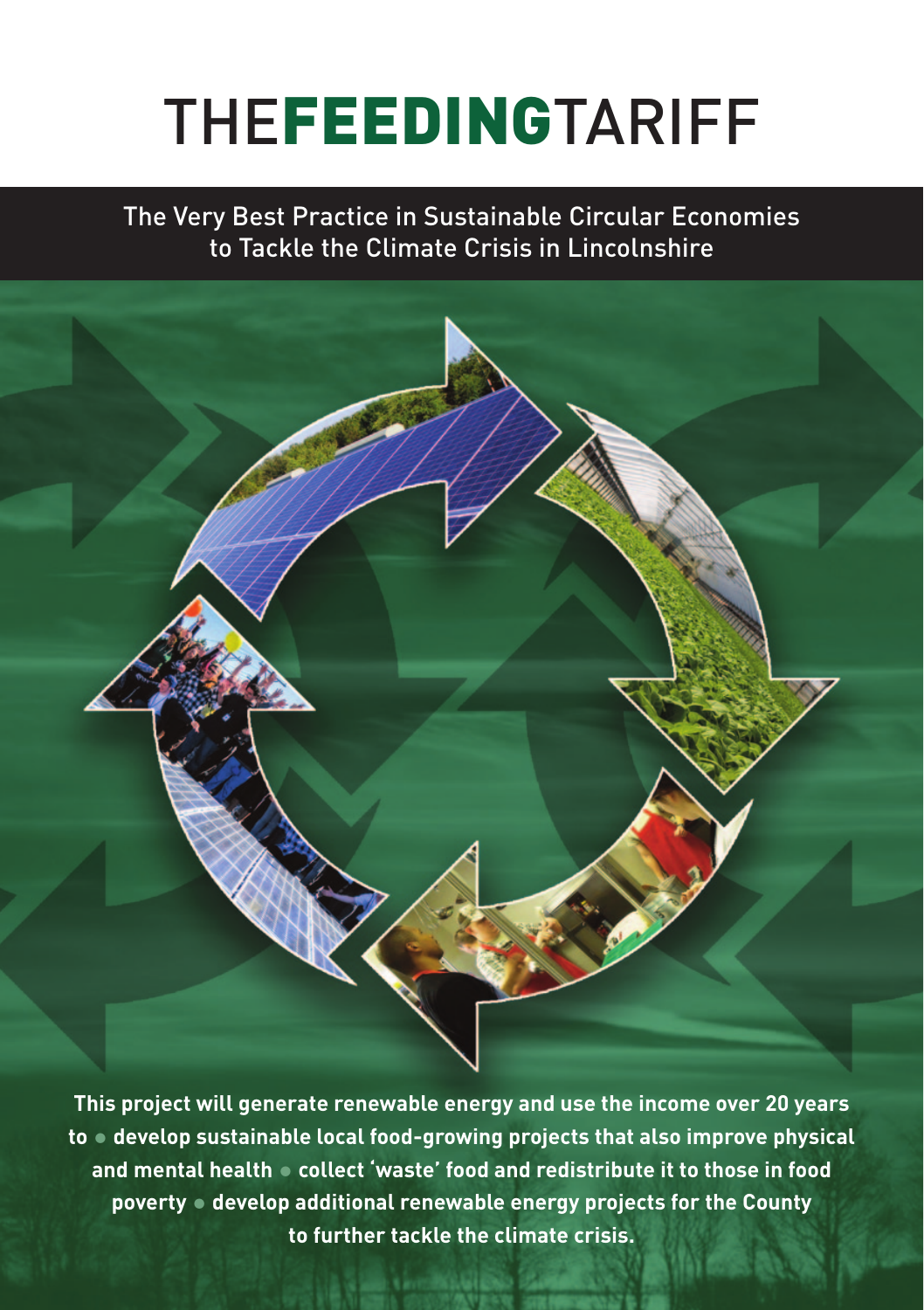Creating Renewable Energy: the Key to Carbon Reduction

Grimsby Community Energy (GCE) creates renewable energy. It has an established track record of reliability and trustworthiness in creating solar energy in the County, through community support.

GCE will install and manage solar panels that are incorporated into any non-domestic development and actively seek to work with developers in securing third party funding for such installations.

This will create a 20 year income stream, significantly reduce carbon emissions and lower and future-proof energy costs, as well as provide revenue support to two food projects and reinvestment in more solar power to allow the Feeding Tariff to develop and grow.



## Growing Local Food: Nourish the Body, Nourish the Mind

Green Futures (GF) in Grimsby grows food. It grows local, fresh, wholesome, unprocessed food, and distributes it within the community. And at the same time it offers people the chance to use food growing as a way back to physical and mental health. It also uses food as a social catalyst, to combat loneliness, bring people together, and nurture friendship. All this is done through developing growing skills and through working positively to improve the environment and biodiversity.

All the components of a sustainable development (with human as well as environmental values) that can help tackle the climate crisis are here. But these multiple objects built around food, will always struggle to meet their costs because they are about people, environment and community more than products. An annual contribution of revenue from the renewable energy installations will allow Green Futures to grow and flourish for the next 20 years.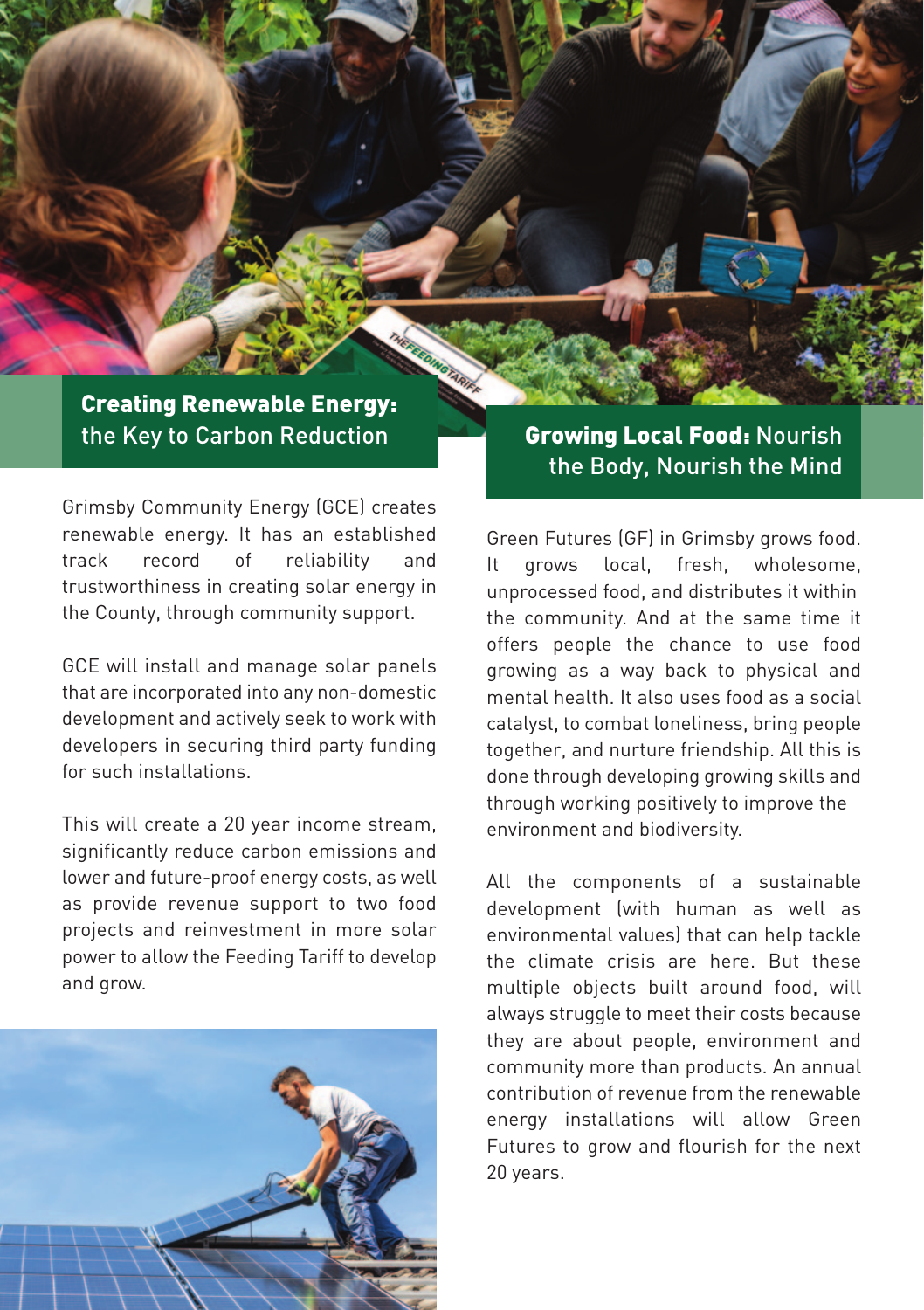

Tackling Food Poverty: with Food Waste

The Lincoln Food Partnership (LFP) is tackling food waste and food poverty simultaneously. Around a third of all food produced globally for humans is wasted (that's 1% of the world's annual value of everything) and it is a carbon disaster. 8.4 million people in the UK struggle to get enough to eat, reducing their effectiveness in education and the economy. The LFP brings together food surpluses (from retail and processing) and food redistributors (the food banks, school holiday groups, community cafes, feeders of the homeless) to use waste food to feed the hungry – tackling two problems at once. And this need is growing in Lincoln – 70% more people made use of Food Banks in 2019 than in the previous year.

Bringing all of this 'cross-subsidy with a

There is no income to be had in this process – it survives on donations, goodwill and lots of volunteers. Yet it is also central to tackling the climate crisis as well as helping people. An annual contribution of revenue from the renewable energy installations will allow the Lincoln Food Partnership to grow and flourish for the next 20 years.

![](_page_2_Figure_4.jpeg)